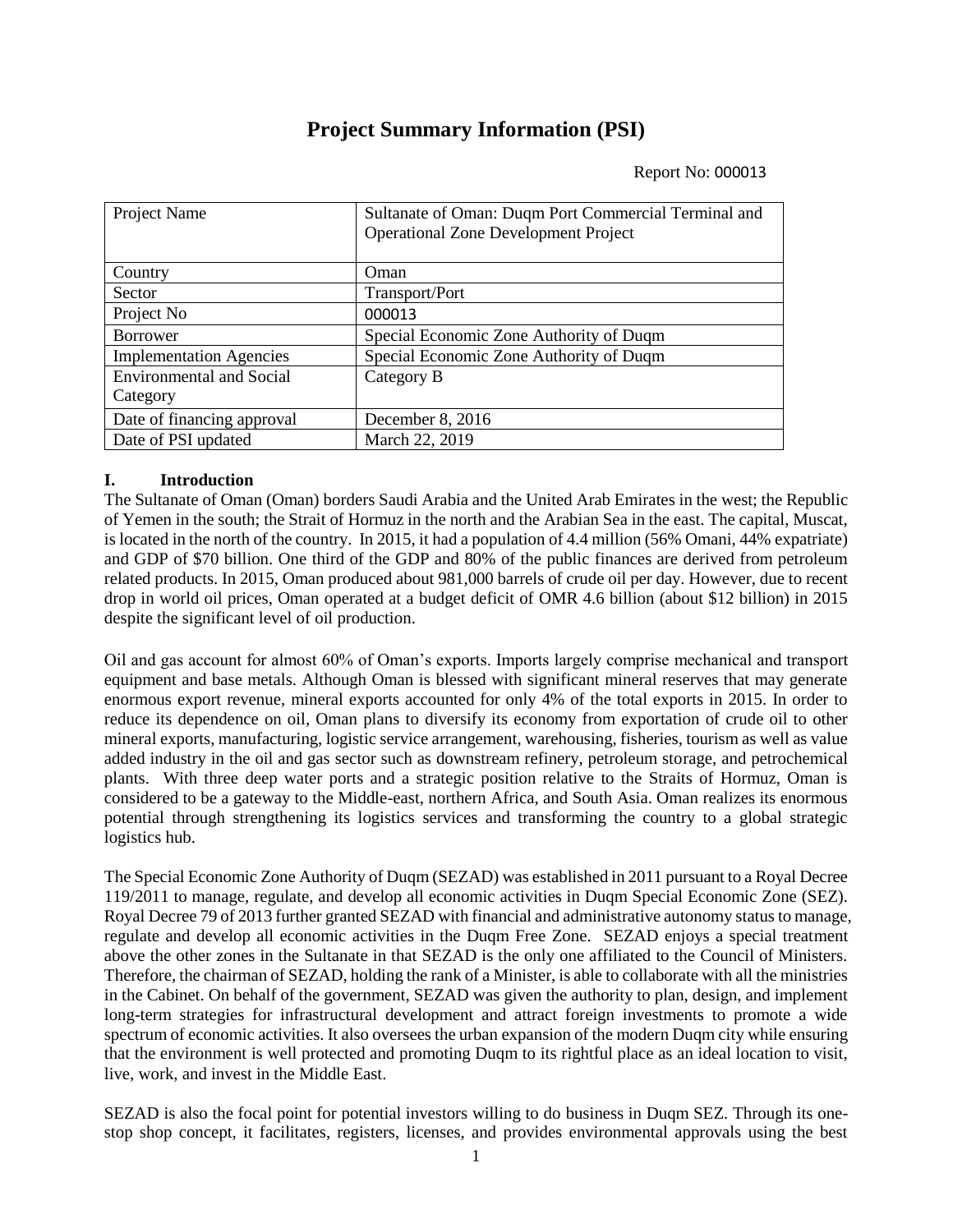international practices. In addition, goods imported into or exported from the Duqm SEZ will be free of Custom duties. Regulations such as those addressing Duqm SEZ companies' registration procedures, permits requirement, use of the lands arrangement, and tax exemptions have all been issued. SEZAD aims to ensure that the Duqm SEZ tax regimes, land lease rates, and utility tariffs will be provided at competitive rates. Recently in May2016, SEZAD signed an agreement with Oman Wanfang1 to build a Sino-Oman industrial park with an investment of about USD 10.7 billion, which is projected to generate about 22 million tons per year volume of cargo handling for import and export through the Duqm Port.

SEZAD is an economic hub composed of several zones which include a sea port, an industrial area, a new town, a fishing harbor, a tourist zone, a logistics center, and an education and training zone, all of which are supported by a multimodal transport system that connects it with nearby regions (e.g., the Arabian Gulf countries, Middle East, East Africa and Southeast Asia). With a land area of 2,000 square kilometers (sq.km) and a 70 km of coastline along the Arabian Sea, the Duqm SEZ is the largest Economic Zone in the Middle East and North Africa region. Duqm SEZ has long been envisioned as the place that will balance regional development by energizing the Al Wusta governorate to diversify the sources of national income.

Among many reasons to invest on the Duqm Port are: (i) its strategic position for Omani government to develop a free trade zone there; (ii) Duqm is needed for the economic diversification effort of the government; and (iii) its necessary and complementary role with the concurrent railways development.

#### **II. Project Objectives and Expected Results**

The objective of the Project is to achieve the potential economic benefits from Duqm port development through improved transport efficiency, strengthened logistics, facilitated mineral exports, and reduced supply chain delivery time and costs for the wide spectrum of industries in the new Duqm Special Economic Zone and its broader hinterland.

#### **III. Project Description**

 $\overline{a}$ 

The following is the summary of planned activities under the project:

- (i) **Construction of port related infrastructure, including access road, terminal building, and Operational Zone facilities.** It includes the following four main works:
	- a) Road and paving works, which include construction of 3 km of 2-lane dual carriageway internal roads connecting all the terminal buildings and parking areas; and construction of container and cargo stacking yard, parking areas, and a helipad.
	- b) Other infrastructure works, which comprise construction of potable water network to serve the commercial berth buildings and ships, a fire fighting network, storm water and sewerage network, installation of electrical, telecommunications, and street and yard lighting cables, and construction of fencing and gates.
	- c) Terminal building and Operational Zone.
	- d) Crane beam and track works, which include installation of a crane beam supported on piles, and its tracks.
- (ii) **Construction supervision.** An international consulting firm engaged for overseeing and supervising the construction of works, will assist SEZAD in timely completing the Project with the desired quality. The function of the consultant would be to assist the SEZAD Project Team in ensuring that the quality and quantities of executed works strictly comply the contractual specifications and are within budget and on time.

<sup>1</sup> Oman Wangfang is a subsidiary of China-Arab Wanfang Investment Management Co, established with government backing in 2015 by companies in the northwestern Chinese region of Ningxia.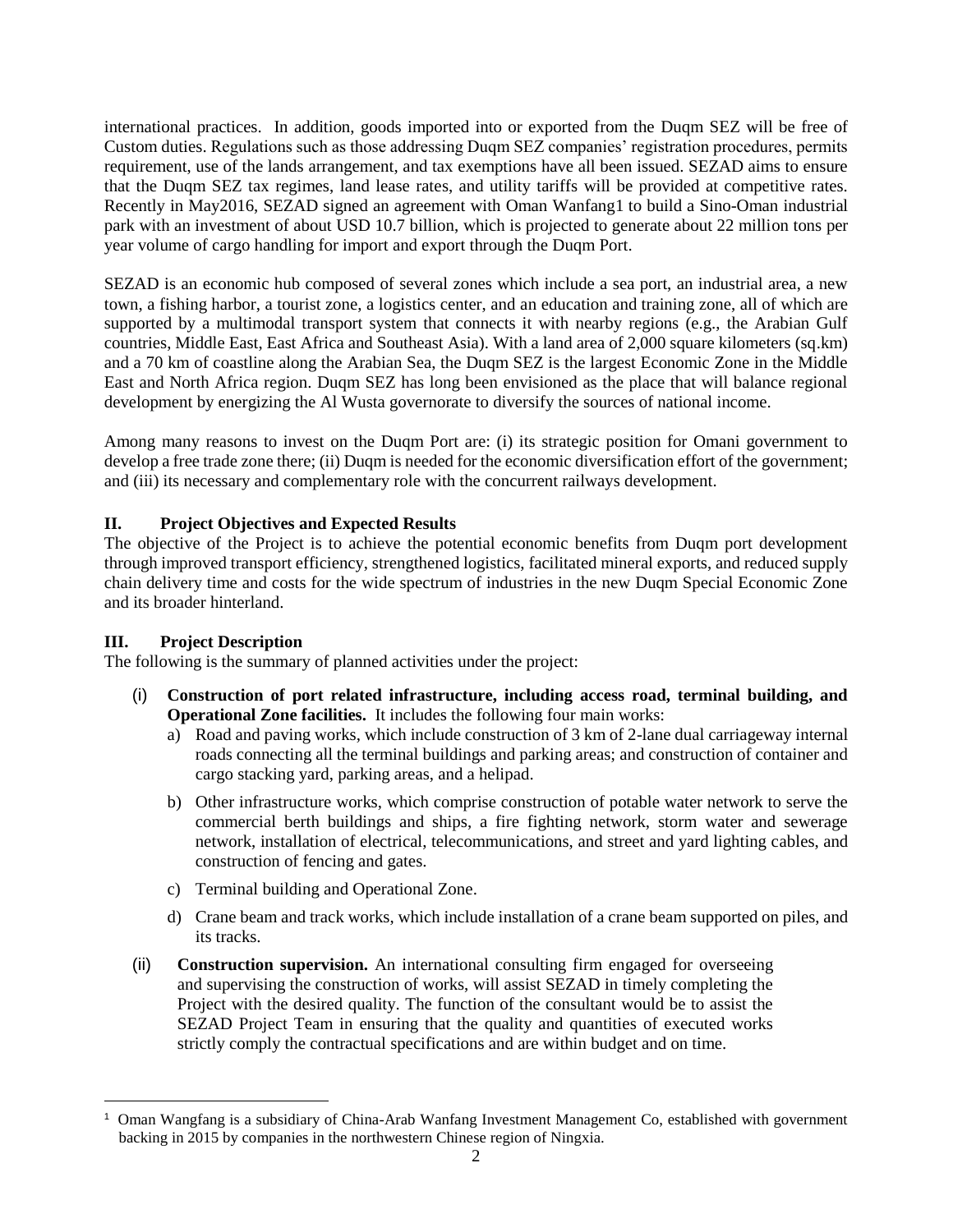(iii) **Project Management**. Project Management will be undertaken by the SEZAD's Project Implementation Unit (PIU) headed by the Project Manager, SEZAD's staff, and its international and national consultants. Regular meetings will be scheduled to track project progress. International procurement specialist and financial management specialist will provide training to PIU and SEZAD on international tendering, and auditing and best financial management practices respectively. All variation orders of contractor's and construction supervision consultants will be approved by SEZAD's PIU management.

## **IV. Environmental and Social Category**

The Project has been placed in Category B under the provisions of the Environmental and Social Policy (ESP) of the Bank. The potential risks and impacts, which will occur primarily during the construction period, are limited and localized, and concentrated within the existing port area, at commercial quays that are already built. A preliminary Environmental Impact Assessment (PEIA) has been prepared to meet the requirements of the national legislation of Oman and a Preliminary Environmental Permit has been issued by the Ministry of Environment and Climate Affairs (MECA). The PEIA addresses the provisions of the Bank's ESS 1 – Environmental and Social Assessment and Management, which is applicable to the Project.

The PEIA includes a legal framework review; environmental, social and ecological baseline studies; assessment of potential impacts during construction and operation; mitigation and monitoring measures; and a general environmental management plan (EMP) that covers environmental and social aspects. The EMP in the PEIA provides for the use of established mitigation measures to reduce and eliminate the potential impacts; these measures would be implemented by the existing environmental and social management, monitoring and reporting system at SEZAD. Consistent with Omani procedures, a detailed EIA (DEIA) and EMP are under preparation by the certified consultant engaged by the contractor; these documents would support Project implementation and provide the basis for the Final Environmental Permit (FEP) by MECA. The Project Loan Agreement calls for SEZAD to obtain the approval by both MECA and AIIB of the DEIA and EMP, and to issue the FEP prior to commencement of the construction of works.

The PEIA has been posted on 6 November 20162 at the following link: (<http://www.duqm.gov.om/sezad/environment/reports>.

The Detailed EIA and EMP will be completed, approved and posted by end-November 2016.

#### **V. Estimated Project Cost and Financing Source**

The project is estimated to cost US\$ 349.34 million. The financing sources are as follows (in USD million):

| <b>Total Project Cost:</b> |                  | $\frac{1}{3}349.34$ million Total AIIB Financing: \$262.00 million (75%) | \$87.34 million (25%) |
|----------------------------|------------------|--------------------------------------------------------------------------|-----------------------|
| <b>Financing Gap:</b>      | $$87.34$ million |                                                                          |                       |

<sup>2</sup> <http://www.duqm.gov.om/sezad/environment/reports>

 $\overline{a}$